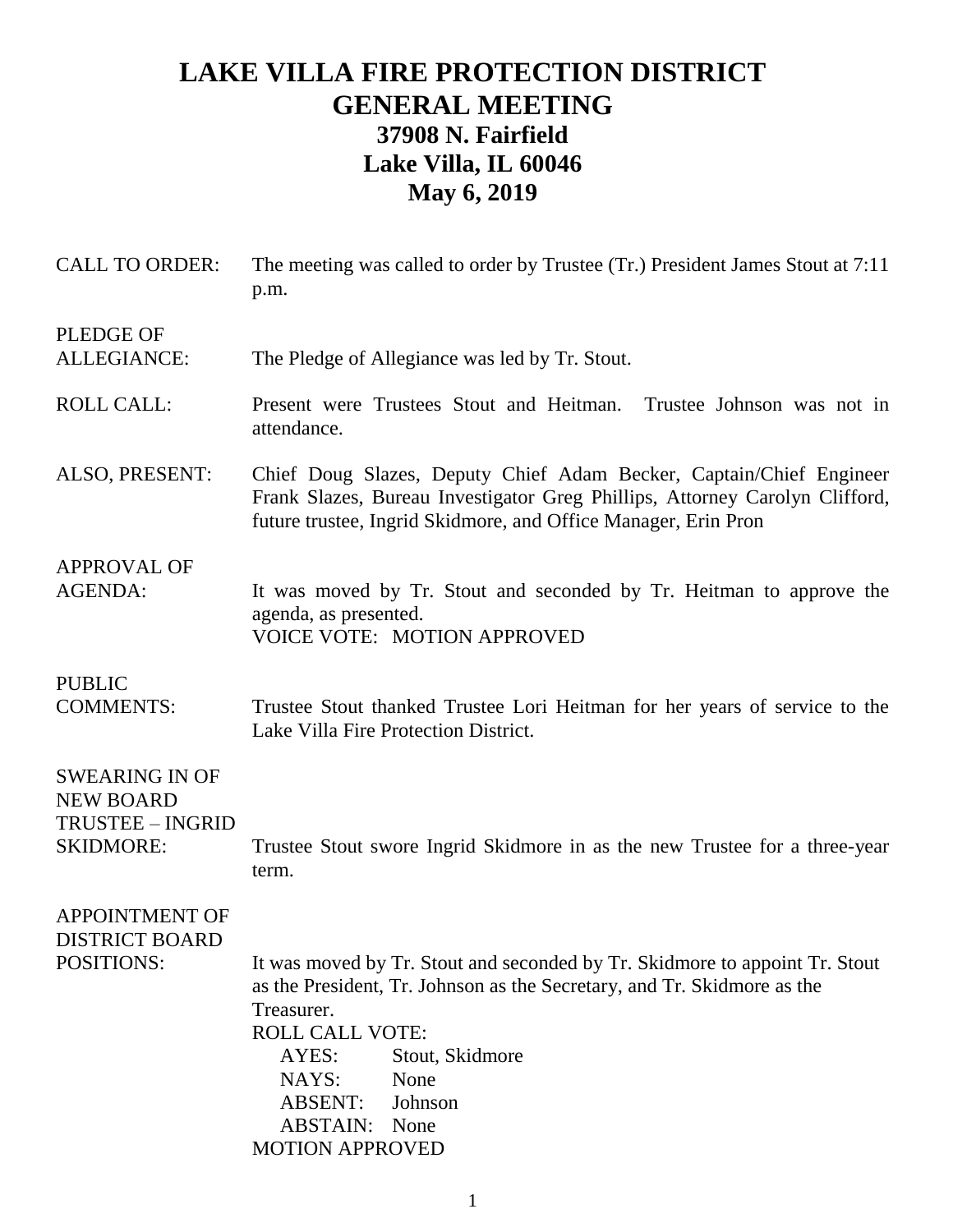### PUBLIC HEARING FOR BUDGET & APPROPRIATIONS FOR FISCAL YR 2019/2020: Tr. Stout opened the Budget Hearing at 7:21 p.m. for the Budget and

Appropriations Ordinance 2019-02. A notice was published more than 30 days prior to this hearing to notify public and a draft budget has been available for public inspection. Tr. Stout made a motion to close the hearing at 7:22 p.m., Tr. Skidmore seconded. VOICE VOTE: MOTION APPROVED

APPROVAL OF

MINUTES: It was moved by Tr. Stout and seconded by Tr. Skidmore to approve the March 25, 2019 Budget Workshop Minutes, as presented. VOICE VOTE: MOTION APPROVED

> It was moved by Tr. Johnson and seconded by Tr. Stout to approve the April 1, 2019 General Meeting minutes, as presented. VOICE VOTE: MOTION APPROVED

#### TREASURER'S REPORT

Approval: Tr. Skidmore read the Treasurer's report from April 30, 2019 with total assets of \$9,062,772.93. It was moved by Tr. Stout and seconded by Tr. Skidmore to approve the Treasurer's report as presented.

> ROLL CALL VOTE: AYES: Stout, Skidmore NAYS: None ABSENT: Johnson ABSTAIN: None MOTION APPROVED

Investments/

Accounts: Tr. Stout and Tr. Skidmore reviewed the District's investments. There are three CDs maturing next month. Tabled for next meeting. ROLL CALL VOTE: AYES: Stout, Skidmore NAYS: None ABSENT: Johnson ABSTAIN: None MOTION APPROVED Payment of Bills: It was moved by Tr. Stout and seconded by Tr. Skidmore to approve the May 2019 bills to be paid in the amount of \$846,930.32. AYES: Stout, Skidmore NAYS: None ABSENT: Johnson ABSTAIN: None

MOTION APPROVED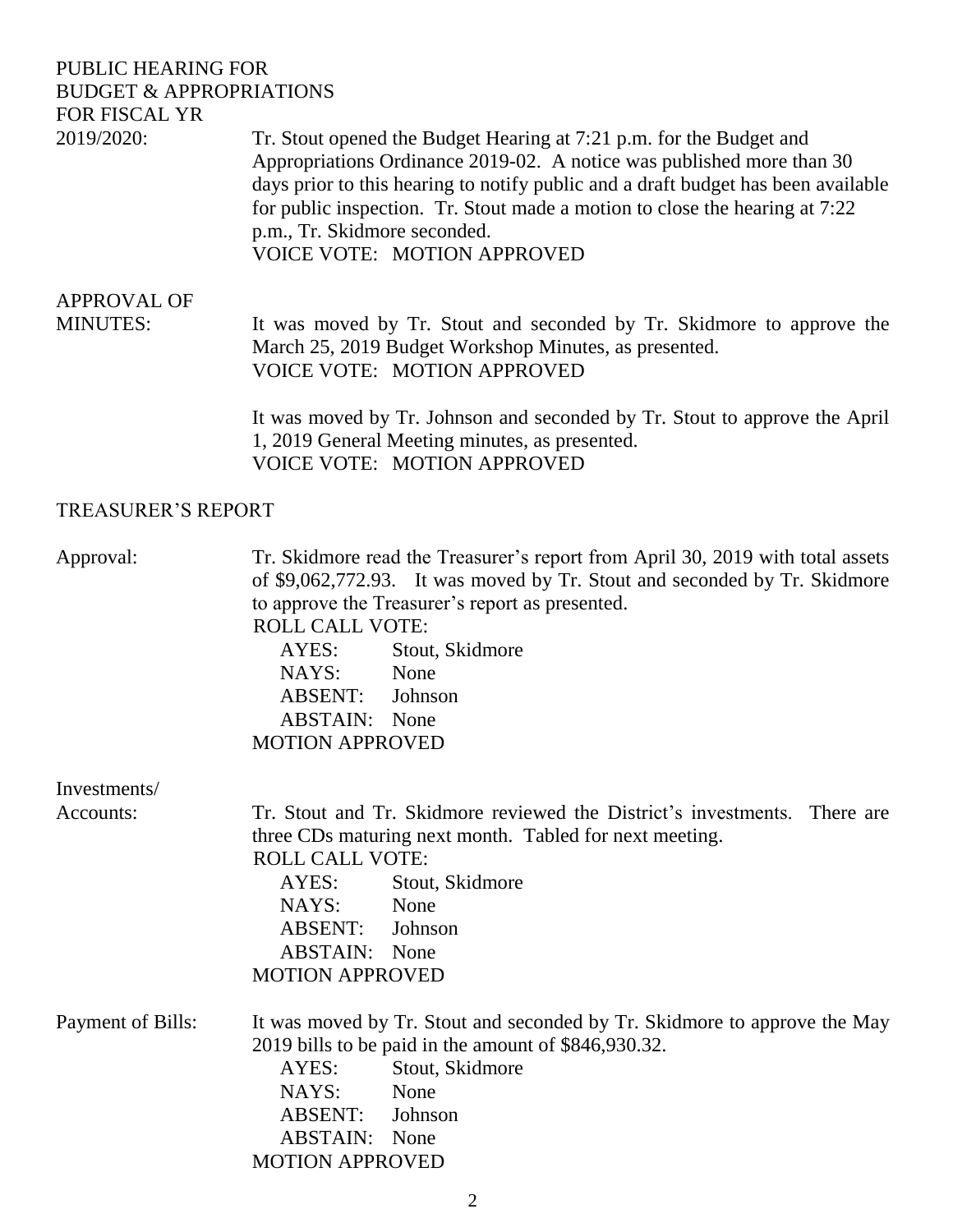#### OLD BUSINESS

- Station 2 Renovation: Tr. Stout and Chief Slazes informed the Board about the latest Construction Meeting and the current status of the renovation. The target date for completion is the end of June.
- 2018/2019 Audit: The Board was advised of the field work for the audit will be the week of August 12, 2019

Battalion Chief Testing and Hiring

Process: Chief Slazes informed the Board on the testing and process. Chief Slazes and DC Becker will be meeting with the testing company, Resource Management Associates, to discuss the format and details of the test. There are currently 9 candidates.

#### NEW BUSINESS

Ord 2019-02 Budget and Appropriations

for 2019/2020: It was moved by Tr. Stout and seconded by Tr. Skidmore to approve Ordinance 2019-02 Budget and Appropriations for 2019/2020. ROLL CALL VOTE: AYES: Stout, Skidmore NAYS: None

ABSENT: Johnson ABSTAIN: None MOTION APPROVED

| Res. 2019-03 Surplus |  |  |
|----------------------|--|--|
| and Hold Harmless    |  |  |
| Agreement for the    |  |  |
| St. 2 Generator:     |  |  |

It was moved by Tr. Skidmore and seconded by Tr. Stout to approve Resolution 2019-03 Surplus and Hold Harmless Agreement for the St. 2 **Generator** 

ROLL CALL VOTE:

AYES: Stout, Skidmore NAYS: None ABSENT: Johnson ABSTAIN: None MOTION APPROVED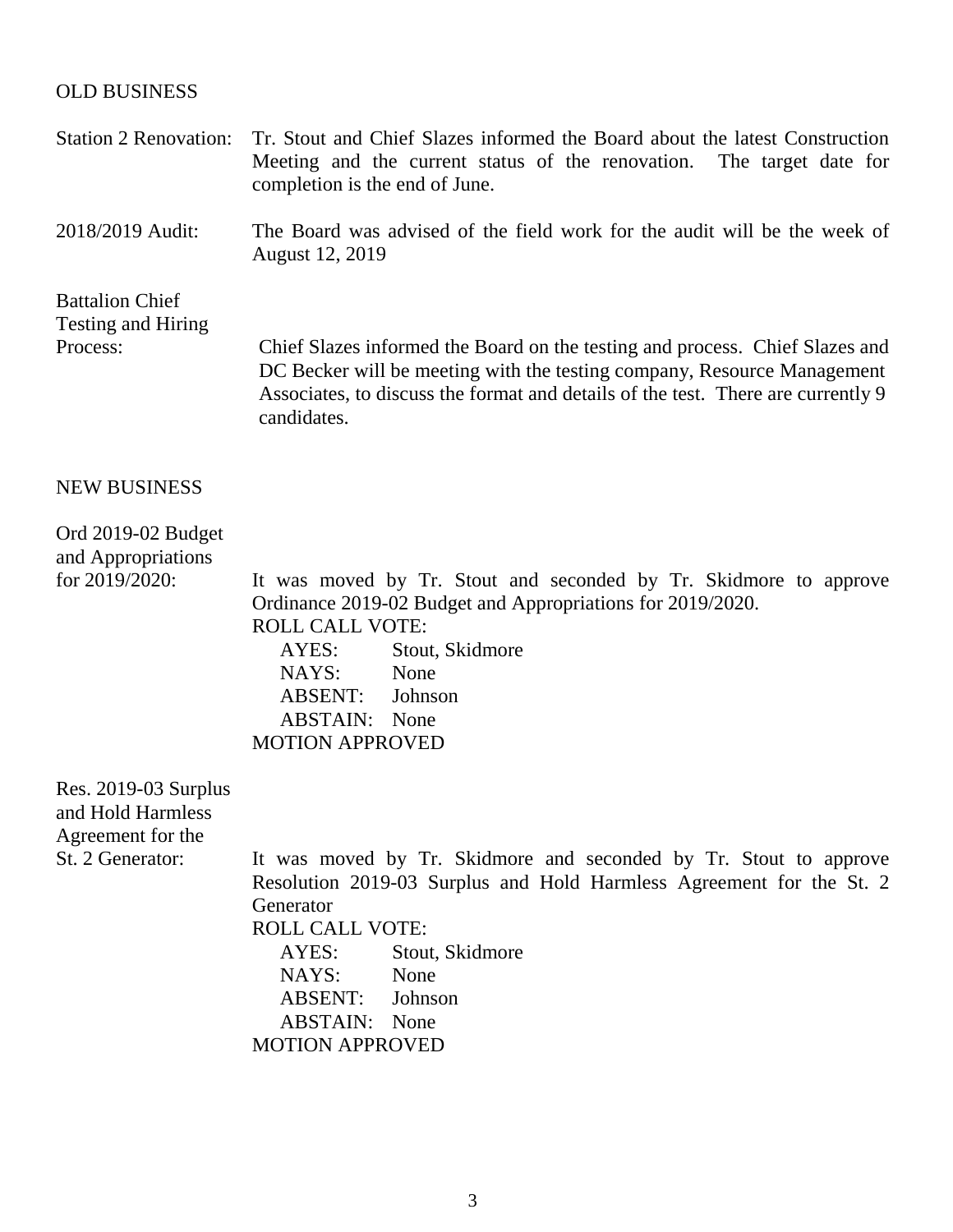# McDonough Mechanical Services Proposal for

Station 4: It was moved by Tr. Stout and seconded by Tr. Skidmore to approve the McDonough Mechanical Services Proposal for Station 4 in the amount of \$36,683 and to authorize the Fire Chief to sign the contract when presented, subject to attorney review.

ROLL CALL VOTE:

AYES: Stout, Skidmore NAYS: None ABSENT: Johnson ABSTAIN: None MOTION APPROVED

Purchase of Extractors

for Stations: It was moved by Tr. Skidmore and seconded by Tr. Stout to approve the purchase of three Extractors for Stations 2, 3, and 4 from Washburn Machinery for a total of \$41,220.

ROLL CALL VOTE: AYES: Stout, Skidmore NAYS: None ABSENT: Johnson ABSTAIN: None MOTION APPROVED

2019/2020 Full-Time Personnel Contracts: Tabled for Closed Session

State Bank of the Lakes

Account Signers: Paperwork to add Tr. Skidmore and DC Becker to certain bank accounts will be signed after the meeting.

Appointment of Pension

Board Members: A motion was made by Trustee Stout and seconded by Ingrid Skidmore to reappoint Bill Stanley and Lori Heitman to the Pension Board for a 3-year term. Ingrid Skidmore will be the Pension Board treasurer by statute. ROLL CALL VOTE:

AYES: Stout, Skidmore NAYS: None ABSENT: Johnson ABSTAIN: None MOTION APPROVED